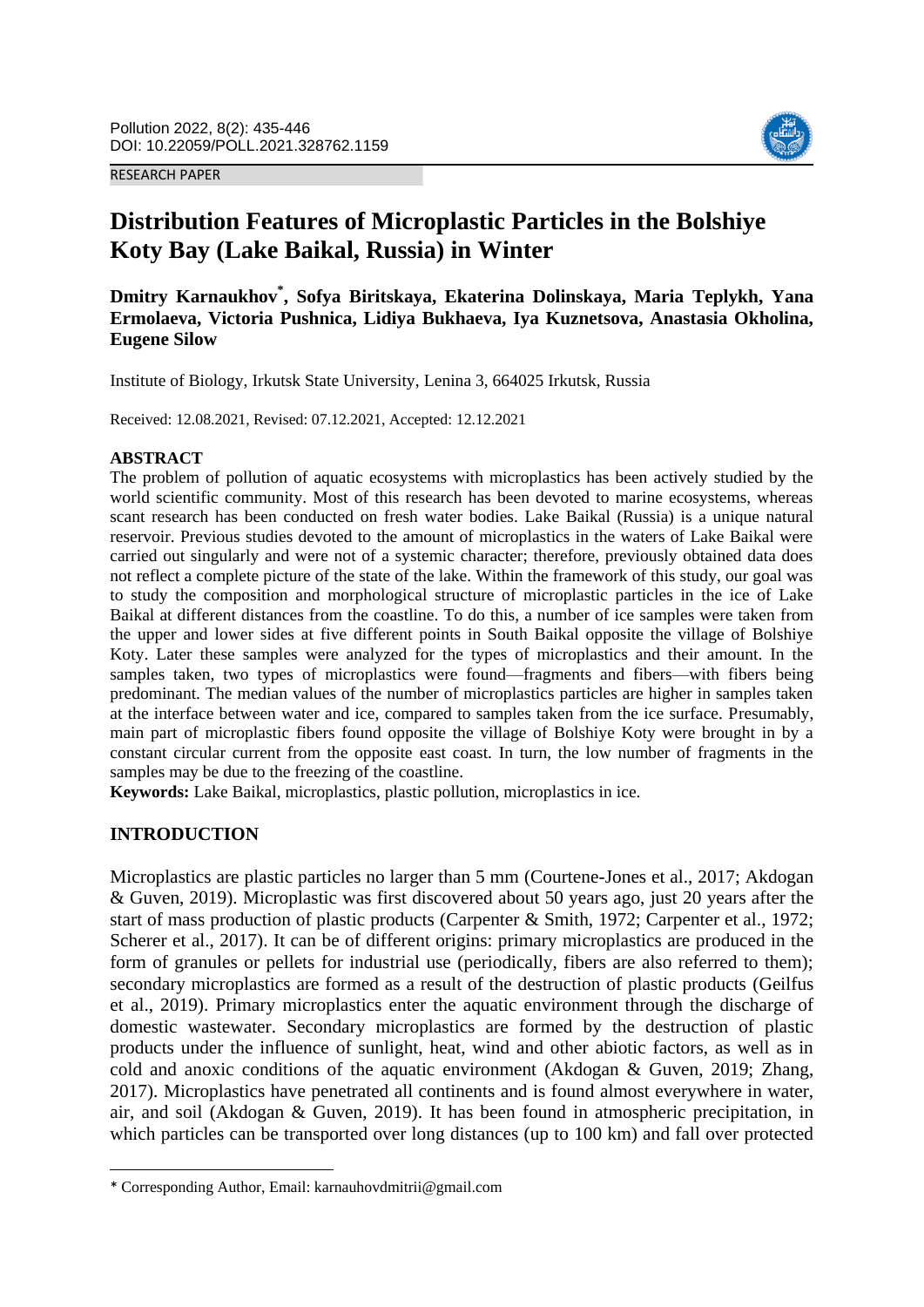or sparsely populated areas (Brahney et al., 2020; Allen et al., 2019). The low density of plastic particles is good for its diffusion in the environment. Due to their small size, low density and high resistance to destruction, microplastics are classified as the most dangerous environmental pollutants. Therefore, all over the world, microplastic pollution has become a serious problem that is increasingly being studied.

Microplastics are divided into several types depending on their morphological structure: fibers, fragments, granules and films (Akdogan & Guven, 2019; Kane & Clare, 2019; Klein et al., 2015). Fibers and fragments are especially common types, and they also cause the greatest harm to living organisms (Karnaukhov et al., 2020; Akdogan & Guven, 2019). Microplastic negatively affects important physiological processes such as nutrition, growth, and reproduction and can affect all groups of organisms, from invertebrates to large mammals (Avio et al., 2017; Cedro & Cleary, 2015; Scherer et al., 2017). It contains harmful chemical compounds and is capable of adsorbing pollutants from the environment, making it even more dangerous (Geilfus et al., 2019; Avio et al., 2017; Ma et al., 2020; Akdogan & Guven, 2019).

Studies of marine ecosystems indicate that 73% of marine debris is plastic (Avio et al., 2017; Scherer et al., 2017; Geilfus et al., 2019). There are very few studies on ice contamination by microplastics, and almost all of them are devoted to the ice of Antarctica (Obbard et al., 2014; Obbard, 2018; Peeken et al., 2018; Kelly et al., 2020; Friesen et al., 2020). Scientists have detected microplastic particles even where the presence of people is minimal, such as remote research stations and the areas surrounding them. Therefore, scientists have concluded that microplastics can be transported by ocean currents over long distances, as well as accumulate in the ice of Antarctica. A study was also conducted on the pollution of the Baltic Sea ice. Scientists have investigated the question of how microplastic particles can affect the properties of sea ice and how they are distributed in its thickness and determined that the particles are unevenly distributed throughout the ice (Geilfus et al., 2019). Perhaps this is due to the relatively inhomogeneous distribution of particles in the water column, as well as to the slow freezing of ice. Microplastic was found at all sampling points and was small in size and low in concentration, suggesting that it does not affect the properties of sea ice. However, if the concentration of microplastics increases, it can affect salinity, permeability, and the melting of sea ice (Geilfus et al., 2019).

Microplastic pollution of fresh water ecosystems has been under-explored (Sarah et al., 2015; Scherer et al., 2017). As a result, only a few studies have been devoted to the pollution of Lake Baikal (included in the UNESCO World Heritage List) (Karnaukhov et al., 2020; Biritskaya et al., 2020; Il'ina et al., 2021), and even less attention has been paid to other objects of the lake's drainage basin (Karnaukhov et al., 2020; Free et al., 2014). In two studies carried out on Lake Hovsgol (Mongolia), it was found that microplastic particles were found there several times less than on Lake Baikal, but their concentration still reaches high levels, given the sparsely populated shores of Lake Hovsgol (Karnaukhov et al., 2020; Free et al., 2014). Studies carried out in the Selenga River delta near the village of Novy Enkhaluk indicate that, despite the small number of residents (about 170 people), the amount of microplastic in the waters opposite the village is quite high - 18 thousand particles/km² (Il'ina et al., 2021). Thus, the Selenga River can be a major source of microplastic pollution, as its basin covers a vast territory, which includes large cities such as Ulan-Ude, as well as Ulan Bator (Mongolia) and many other settlements. Large cities in Mongolia have a high population density and well-developed industrial activity, but there is little or no waste recycling. Most of the waste (about 90%) is taken to landfills for disposal, while the remaining 10% remains in the environment (Battulga et al., 2019). Previously, it was proven that the absence of a sewerage system and treatment of domestic wastewater is one of the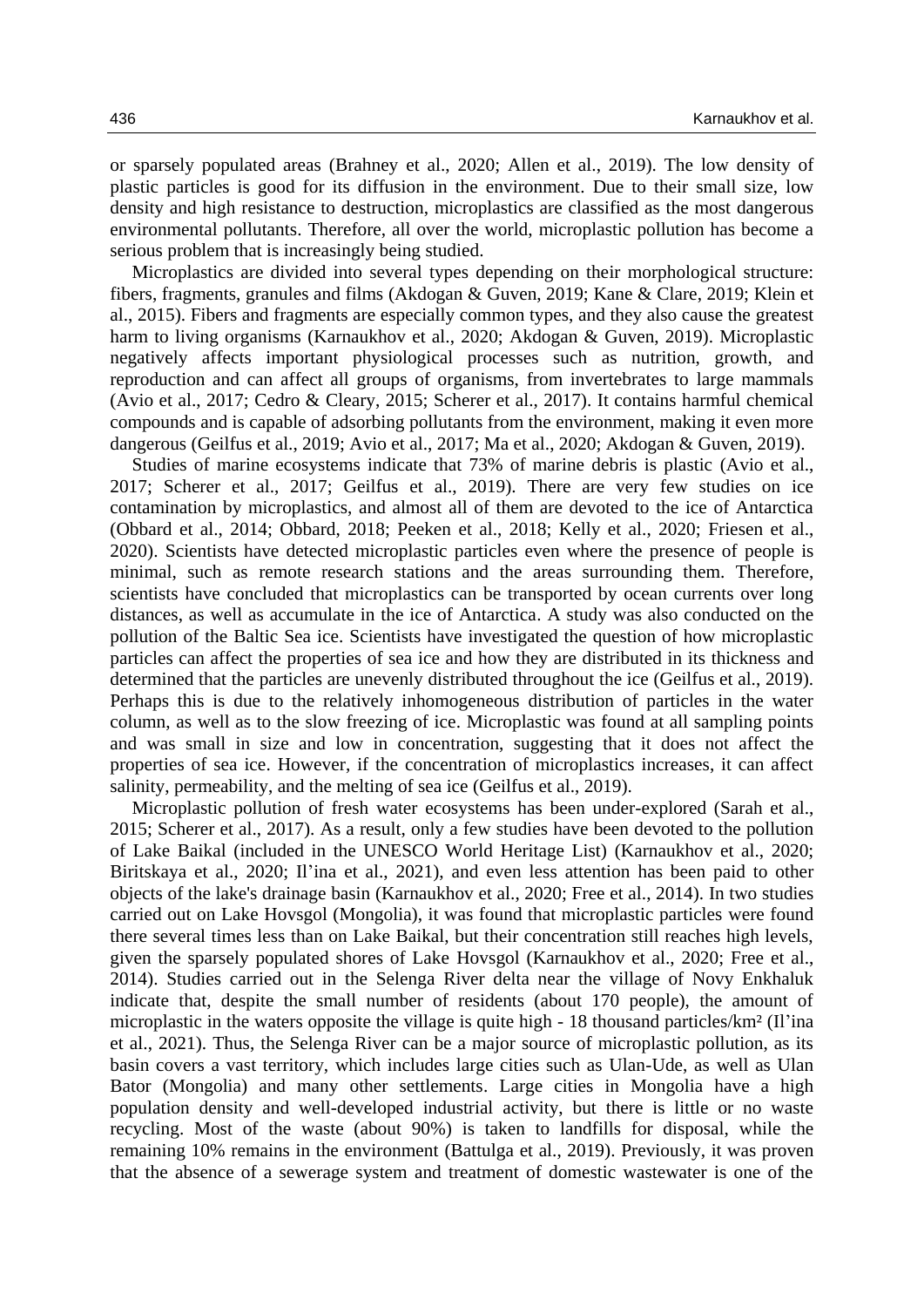main sources of river pollution (Itoh et al., 2011). River runoff, in turn, is one of the main ways plastic pollution travels from settlements into the open water environment (Battulga et al., 2019). For the waters of Lake Baikal, which are distinguished not only by their purity but also by a large amount of endemic life, pollution of such a large source of fresh water significantly threatens living organisms.

The ice of Lake Baikal was previously examined by freezing aquatic organisms into it and studying their development in winter. It has been proven that pelagic and benthic organisms are able to freeze into ice while they are in a state of "hibernation" and remain viable until the warmer seasons. Means of getting the organisms into the ice differ. This is accomplished either by an independent ascent or transporting them together with ice floes and other objects from the bottom or movement with an underwater current (Mechanikova et al., 2009). For some organisms, ice becomes an additional habitat in which they not only hibernate, but also grow and feed. Research on microplastic contamination of ice on Lake Baikal has not been previously conducted. However, considering the above facts, such a study seems necessary for a complete understanding of the lake pollution and the effect of microplastics on its ecosystem. In this case, it was interesting for us to study whether the distance from the settlement affected the composition of microplastics and its quantitative values. Based on this, the aim of this study was to study the differences in the number of microplastic particles of different morphological structures in ice at different distances from the coastline and settlement.

#### **MATERIALS AND METHODS**

The study was carried out from Feb. 20,2021 to Feb. 27,2021 in South Baikal, Bolshiye Koty Bay. For the study, ice samples were taken from areas differing in the following characteristics (Table 1): 1. location over the sublittoral zone; 2. location above the pelagic zone; 3. location above the littoral zone near the pier; 4. location over the littoral zone near the river mouth; and 5. location above the littoral zone away from the settlement (distance from the settlement 1540 m) (Fig. 1).

| Table 1. Characteristics of sampling points |                                                                 |                |                                      |          |                                 |  |  |  |
|---------------------------------------------|-----------------------------------------------------------------|----------------|--------------------------------------|----------|---------------------------------|--|--|--|
| $N_2$                                       | <b>Location name</b>                                            | Point<br>No.   | <b>Distance from</b><br>the coast, m | Depth, m | <b>Geographical coordinates</b> |  |  |  |
|                                             | Location over the<br>sublittoral zone                           |                | 110                                  | 44       | 51°54'07.9"N 105°04'23.4"E      |  |  |  |
|                                             |                                                                 | 2              | 134                                  | 51       | 51°54'07.1"N 105°04'22.8"E      |  |  |  |
|                                             |                                                                 | 3              | 113                                  | 45       | 51°54'07.8"N 105°04'22.6"E      |  |  |  |
|                                             | Location above the<br>pelagic zone                              |                | 856                                  | 470      | 51°53'44.0"N 105°04'30.0"E      |  |  |  |
|                                             |                                                                 | $\overline{c}$ | 864                                  | 479      | 51°53'43.1"N 105°04'30.4"E      |  |  |  |
|                                             |                                                                 | 3              | 863                                  | 479      | 51°53'42.7"N 105°04'29.7"E      |  |  |  |
| 3                                           | Location above the<br>littoral zone near the pier               |                | 26                                   | 2.5      | 51°54'10.8"N 105°04'09.7"E      |  |  |  |
|                                             |                                                                 | 2              | 22                                   | 2        | 51°54'10.9"N 105°04'09.6"E      |  |  |  |
|                                             |                                                                 | 3              | 19                                   | 1.7      | 51°54'11.0"N 105°04'09.4"E      |  |  |  |
| 4                                           | Location over the littoral<br>zone near the river mouth         |                | 26                                   | 3        | 51°54'10.6"N 105°04'26.8"E      |  |  |  |
|                                             |                                                                 | 2              | 23                                   | 2.5      | 51°54'10.7"N 105°04'26.7"E      |  |  |  |
|                                             |                                                                 | 3              | 26                                   | 3        | 51°54'10.6"N 105°04'26.6"E      |  |  |  |
| 5                                           | Location above the<br>littoral zone away from<br>the settlement |                | 30                                   | 4        | 51°54′03.5″N 105°06′23.8″E      |  |  |  |
|                                             |                                                                 | 2              | 29                                   | 4        | 51°54'03.8"N 105°06'23.3"E      |  |  |  |
|                                             |                                                                 | 3              | 32                                   | 4.3      | 51°54′03.5″N 105°06′23.3″E      |  |  |  |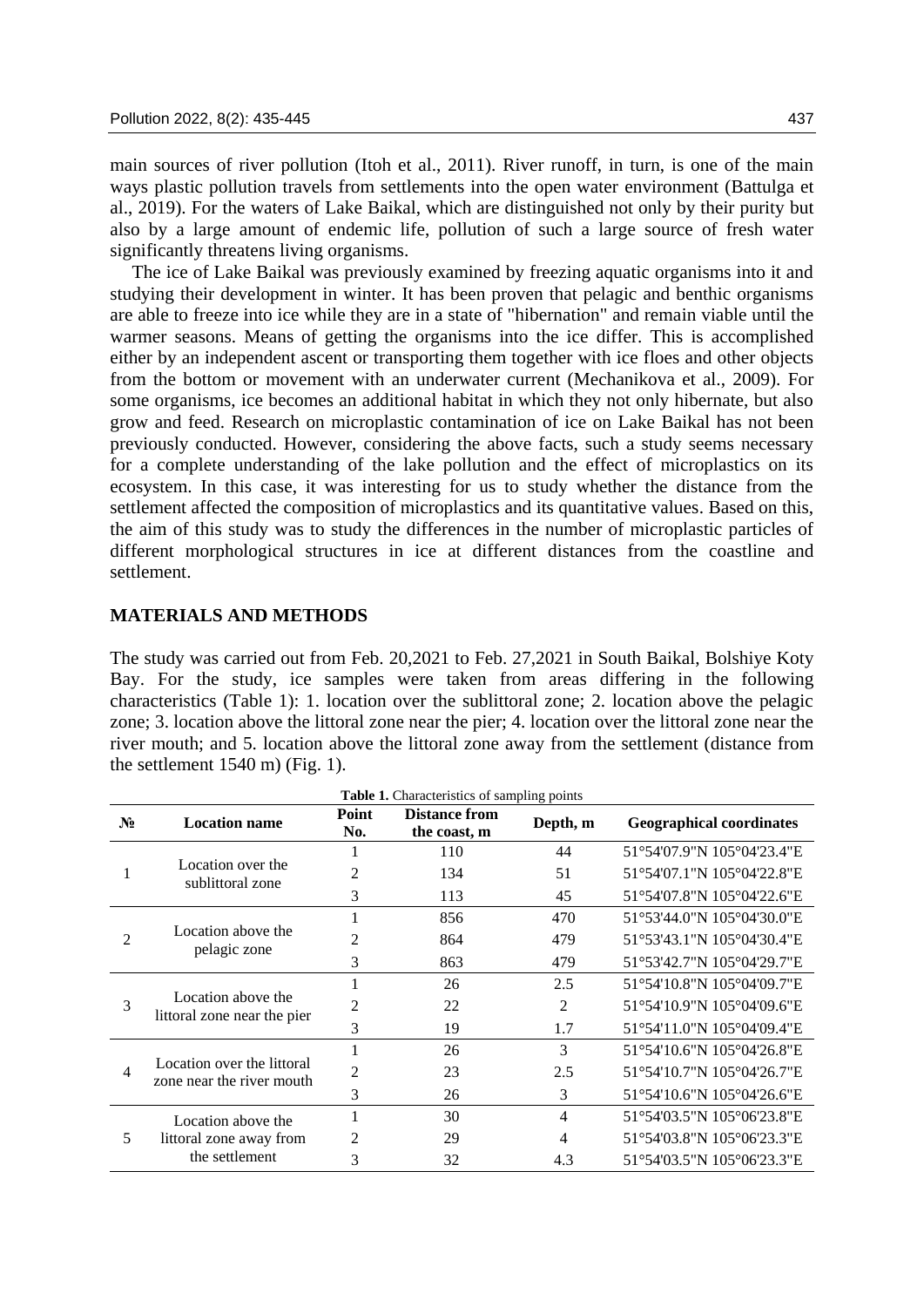

Fig. 1. Location of sampling points

The samples taken were blocks of ice cut with a chainsaw. For the study, two layers of ice cover were used: the upper layer (0-20 cm) and the lower layer (60-80 cm) in contact with water. This approach was applied based on the methodology used in Arctic research (Kelly et al., 2020). Cut samples using latex gloves (to prevent the ingress of microplastic particles from the outside) were transferred to pre-cleaned containers and melted at room temperature. Each sample was filtered using a 23 µm sieve, after which the volume of each ice sample was measured (in liters). A total of 30 samples were obtained, 15 samples of the upper ice layer and 15 samples of the lower ice layer.

The counting of microplastic particles in each taken ice sample was carried out in the laboratory. Microplastic particles were counted using a stereomicroscope at 98x magnification. The types of microplastics were divided into the following groups: fibers,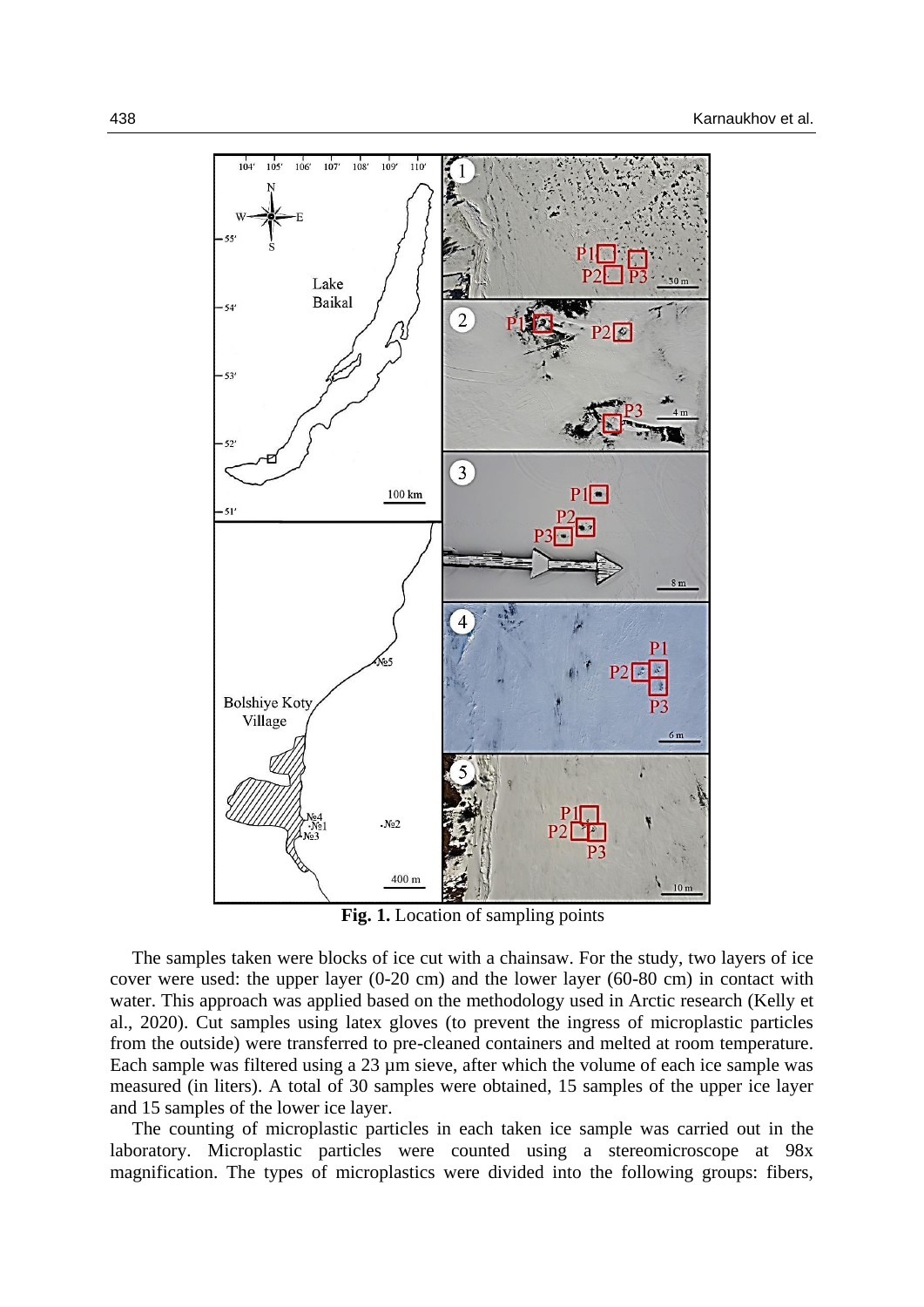fragments, granules, and films. Fragments belonging to microplastics were determined using the "hot needle" method (Masura et al., 2015). After counting microplastic particles, the data were converted to 1 liter of sample volume.

Statistical processing and visualization of the data obtained during the work was carried out using the Past 3x software packages (Shapiro-Wilk test, Dunn's test) and MS Excel (correlation analysis).

## **RESULTS AND DISCUSSION**

Microplastic particles were found in all collected ice samples. Microplastic types such as fibers and fragments were observed in the samples. At the same time, most of the particles of microplastics were fibers, while fragments were observed singly, and in some samples were absent. Other types of microplastics were not detected in the samples.

The average number of microplastic fibers was 55.5 particles / L for samples taken from the upper side of the ice, and 65 particles / L for samples that were collected from the lower side of the ice. The average number of microplastic fragments in the upper samples was 0.3 particles  $/ L$ , and for the lower samples, it was 1 particle  $/ L$  (Fig. 2). Other studies on microplastics in ice show concentrations such as 8-41 particles / L for Baltic Sea (Geilfus et al., 2019), or 1145-4270 particles / L for Fram Strait (Peeken et al., 2018). Studies of microplastics in the ice of freshwater reservoirs have not previously been carried out.



**Fig. 2.** The number of microplastic particles in samples

The use of Dunn's multiple comparison test showed statistically significant differences between the fibers and fragments of microplastics; however, there were no differences between the upper samples and the lower ones (Table 2). The observed slight correlation between the number of particles and the distance from the coast was not statistically significant.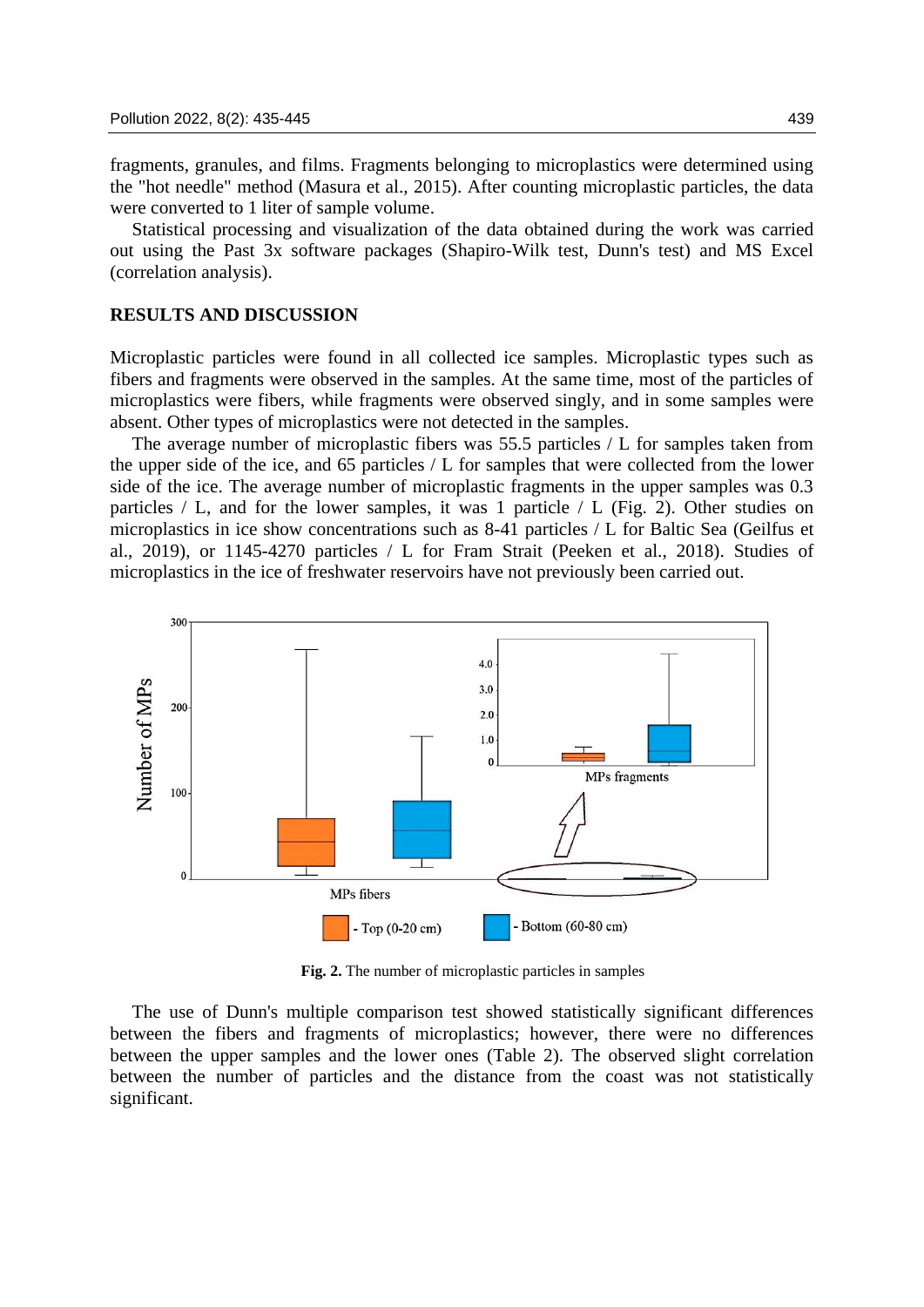| <b>Table 2.</b> Levels of statistical significance (p) of pair wise comparisons calculated |              |                          |                 |                           |  |  |  |
|--------------------------------------------------------------------------------------------|--------------|--------------------------|-----------------|---------------------------|--|--|--|
|                                                                                            | Top (fibers) | <b>Bottom</b> (fibers)   | Top (fragments) | <b>Bottom</b> (fragments) |  |  |  |
| Top (fibers)                                                                               | $\sim$       | 0.4707                   | 2.96E-06        | 5.95E-05                  |  |  |  |
| Bottom (fibers)                                                                            | 0.4707       | $\overline{\phantom{a}}$ | $6.86E-08$      | 2,18E-06                  |  |  |  |

Based on the median values, most of the microplastics were concentrated on the lower side of the ice, which is in contact with water (Fig. 2). This was typical for both fibers and fragments, as well as for all sampling points, except for point No. 4 (Fig. 3).



**Fig. 3.** Distribution of microplastics in layers of ice (A - fibers, B - fragments)

Fibers turned out to be the predominant type of microplastics in the samples; they were found in each sample in large quantities, regardless of the location of the sampling. The size of the fibers varied from 0.2 mm to 5 mm (Fig. 4). Microplastic fibers 0.7 mm in size were the greatest in frequency, accounting for 9%. In second place were fibers with a size of 1 mm (8.6%), and third were fibers that were 0.8 mm and 1.1 mm (6.7%).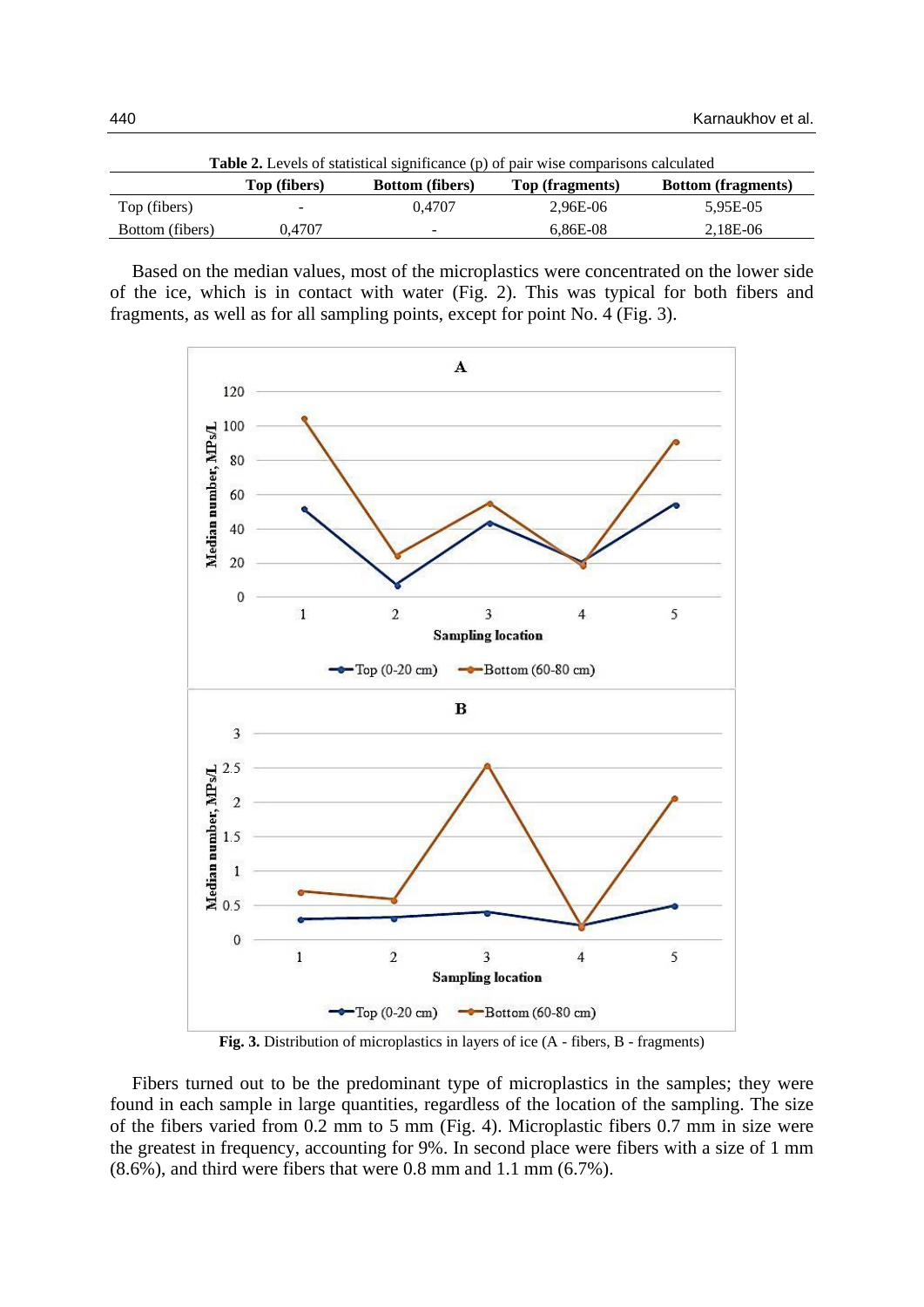

**Fig. 4.** Frequency of occurrence of different sizes of microplastic fibers (%) (the dashed line marks the median value of the detected sizes of microplastic fibers)

The observed absolute dominance of microplastic fibers over other types of particles in the samples can be associated with human household activities and settlements on the shores of the lake with no wastewater treatment systems. As a rule, wastewater from villages and large cities goes directly into rivers, and from there into open water bodies. However, even in the presence of a system of treatment facilities, they cannot cope with microplastic particles, because most often they are simply not captured by the cleaning systems due to their small size (Battulga et al., 2019).

In our case, we observed the absence of statistically significant differences between the number of microplastic particles at different sampling points that differ from each other, including different distances from the village. Considering that the village of Bolshiye Koty is a small settlement with a permanent resident population of about 50 people, we assume that this lack of differences is due to the fact that the discovered microplastic was carried by currents from another place. It has long been known that Lake Baikal is characterized by the presence of constant circular currents and temporary flows of water masses caused by strong winds. The streams of water on the west coast move to the south, and on the east coast to the north. One of the permanent circular currents is called the Selenginskoe. It is formed as a result of the river flow of one of the largest rivers in the Baikal basin, the Selenga River. The Selenginskoe current forms two branches: the main, southwestern branch is directed to the western shore of the lake, to the area of the village of Bolshiye Koty; and the source to the Angara River (Fig. 5) (Sokolnikov, 1964). The noted wide distribution of plastic waste in the delta of the Selenga River may be one of the main reasons for the pollution of Lake Baikal waters with microplastics (Battulga et al., 2019), including the village of Bolshiye Koty, largely due to the activity of constant currents. It should be noted that the total runoff of the Selenga River is almost 29 km<sup>3</sup> per year (Ilyicheva et al., 2014), which is about 50% of the total annual river runoff entering Lake Baikal. It is also noteworthy that on the Selenga River there are a number of settlements (more than ten), including the capital of the Republic of Buryatia, the city of Ulan-Ude (population over 400,000 people).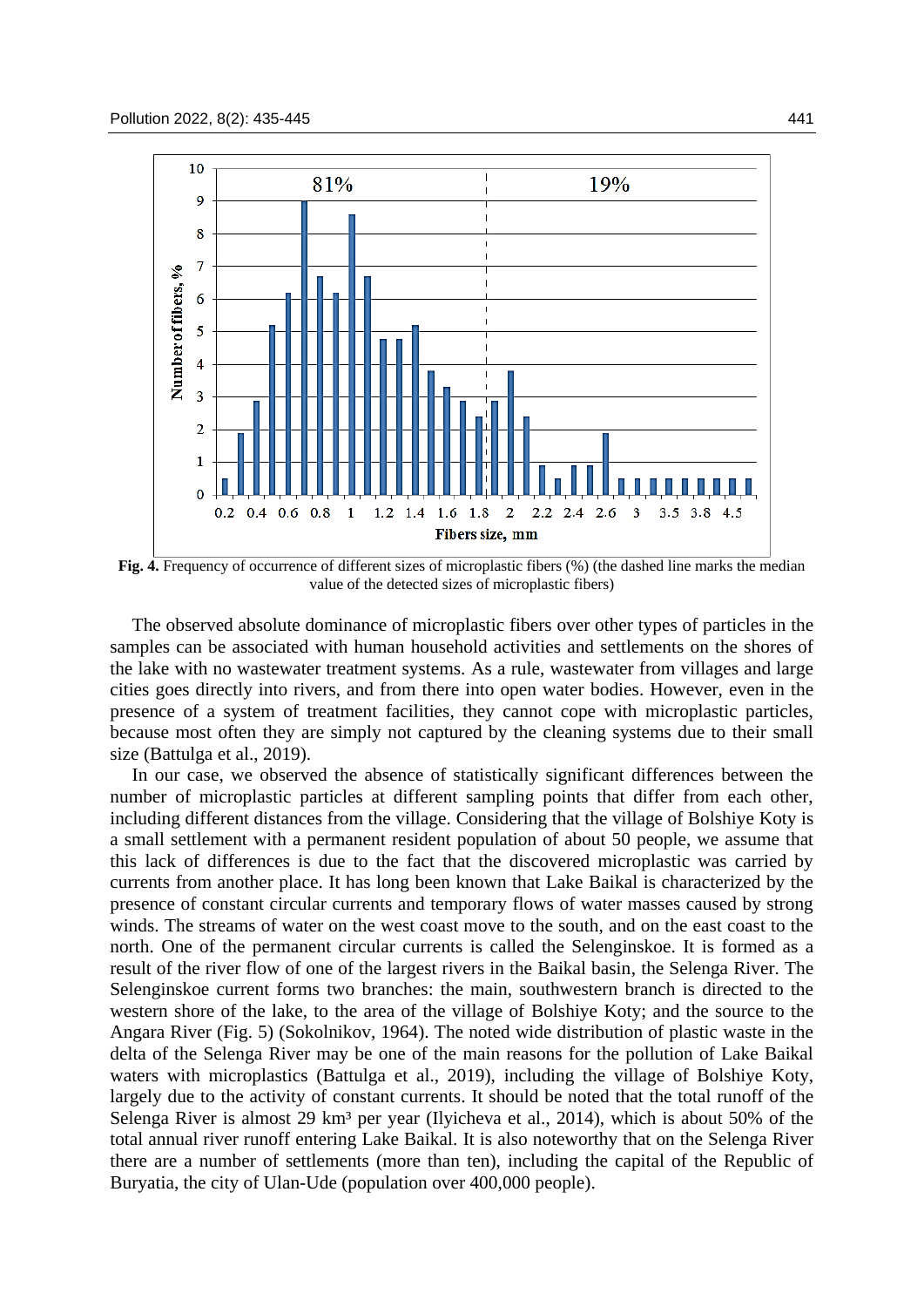

**Fig. 5.** Scheme of circular currents in Lake Baikal

Microplastics that enter open waters through drains in main concentrate on the surface (Chubarenko et al., 2018), but if the surface of the reservoir is covered with ice, the microplastic will concentrate at the interface between the ice and water, which can lead to adhesion of microplastic particles to the ice from the bottom side. Perhaps this explains the fact that the median value of fibers and microplastic fragments in our samples is higher from the lower side. This circumstance can create an additional risk factor for organisms that use the underside of the ice as a habitat. The exception in our samples is the fourth sampling site; however, it is located in the immediate vicinity (on average 25 m) of the mouth of a small local river, the flow from which, apparently, can minimize the adhesion of microplastic particles from the underside of the ice or simply wash them away.

Thus, we assume that microplastic fibers entered Bolshiye Koty Bay with currents that swept them from the opposite (east) bank, where they got into the water as a result of poor or no treatment facilities. In turn, fragments of microplastics could have been formed directly in the investigated bay as a result of mechanical degradation of plastic waste located in the littoral zone of the lake. As a result of the physical effects of the sun, wind, and waves, microplastic breaks down into small fragments in the littoral zone, from where it is washed out and carried by waves and winds. Based on this, it can be assumed that microplastic fibers are able to spread over Lake Baikal both in summer and in winter, together with constant circular currents, and fragments of microplastics, because their source is most likely the lake coast. The fragments actively move from the littoral zone into the depths of the reservoir only in summer, when there is active wave and wind activity, especially regular breezes. This assumption was indirectly confirmed by our data from 2019 and 2020, where in the summer period in Bolshiye Koty Bay the distribution of microplastics by type was on average as follows: 54% of fibers and 30% of fragments (Karnaukhov et al., 2020; Biritskaya et al., 2020), as well as data on Lake Baikal as a whole, where the amount of fibers ranged from 7%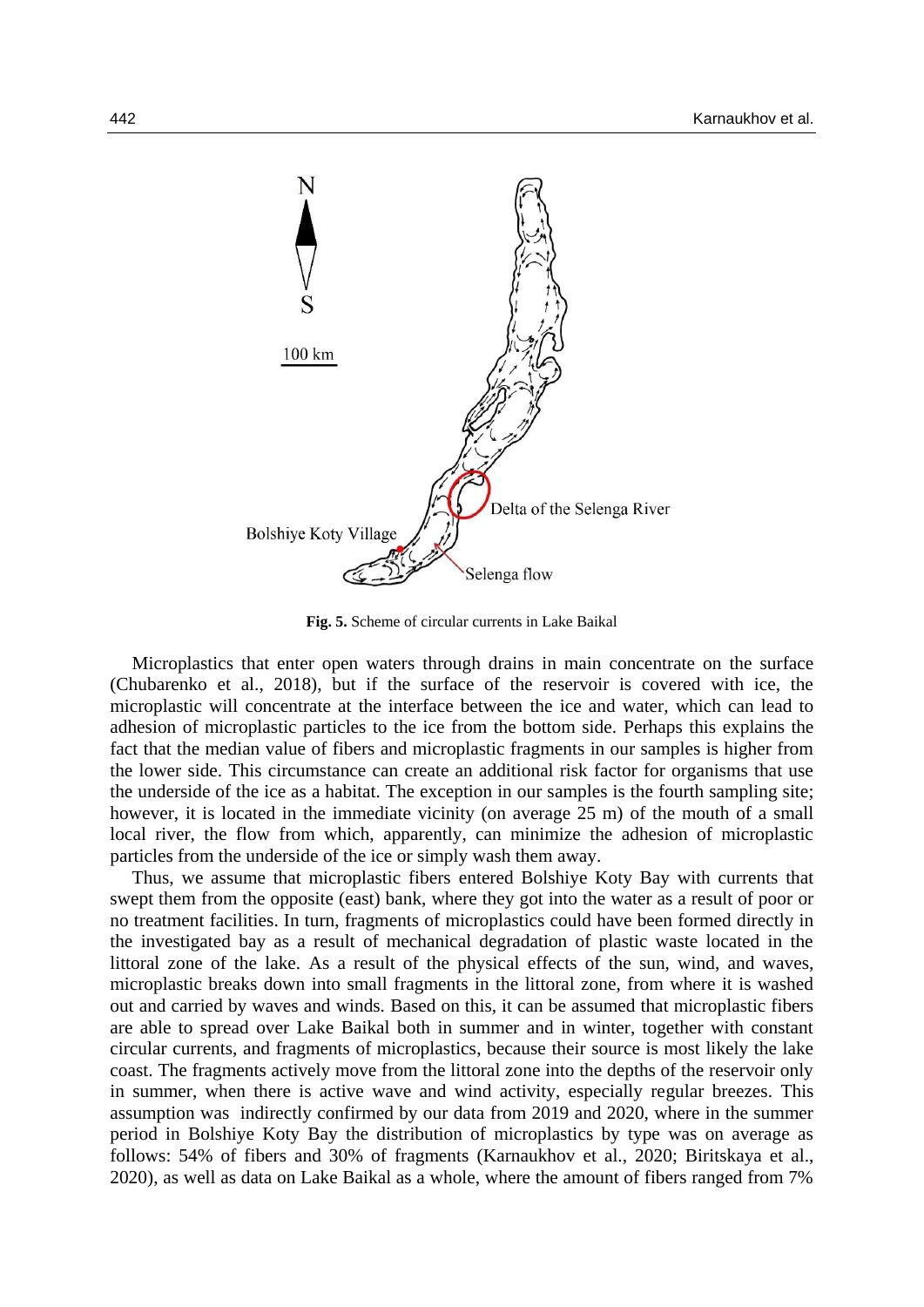to 62%, and fragments from 17% to 27% (Il'ina et al., 2021). Thus, in summer, a large number of microplastic fragments were observed in the near-surface layer, while in winter their number was only about 1%.

According to our data, more than 80% of the fibers were less than 2 mm in size. Microplastic fibers are potentially dangerous for living organisms as they can be perceived as edible particles. For example, being on the lower side of the ice, the fibers can resemble particles of filamentous algae. Moreover, the dominance of small fibers poses an even greater danger, since potentially more organisms will perceive them as food. Due to their structure, fibers can penetrate and accumulate in tissues, which, in turn, can disrupt the processes of nutrition, growth, and reproduction in living organisms (Cedro & Cleary, 2015). Due to the ability to accumulate in the body, microplastics can be transmitted along food chains, passing from prey to predator, which can potentially lead to the accumulation of large amounts of microplastics in the final links of the food chain.

Lake Baikal is a large, unique water body, which differs from others, including the purity of its waters and its rare endemic organisms; therefore, the study of the processes of ingress and spread of microplastics in the lake is extremely relevant today. With regard to the routes of entry, most likely, the problem of wastewater treatment comes to the fore, which has been confirmed by other studies (Il'ina et al., 2021). This problem can be explained by the almost complete absence or non-compliance of existing treatment facilities that meet modern requirements and standards. However, it should be noted that treatment facilities are planned in the near future in the Republic of Buryatia, and these should have a positive effect on reducing the spread of microplastic particles in the Baikal basin. Nevertheless, currently it is necessary to conduct regular monitoring of the amount of microplastic particles in different points of the lake, including organization of such monitoring at existing stationary observation points for the state of Lake Baikal.

#### **CONCLUSION**

Microplastic particles were found at all sampling points in the bay, regardless of their distance from the coastline. Among the microplastics found in the ice of Lake Baikal, fibers are the predominant type. Their number at almost all sampling points is many times greater than the number of microplastic fragments. More than 80% are fibers up to 1.8 mm which are often not captured by wastewater treatment systems and can be mistaken by living organisms for food.

Presumably, all discovered microplastic fibers were brought by the current from the opposite east coast (Selenga River delta area). Fragments of microplastics constituted a small amount of the total, because they are primarily formed directly in the bay on coastline, and in winter their distribution is inhibited by ice. To betterunderstand how to control the plastic pollution it is necessary to conduct annual monitoring of the surface waters of Lake Baikal, both in winter and in summer. In order to prevent serious pollution of the waters of the lake and its tributaries, it is also essential to build treatment facilities that meet environmental requirements.

#### **ACKNOWLEDGMENTS**

The present research has been financially supported by the Project of Russian Ministry of Science and Education N FZZE-2020-0026.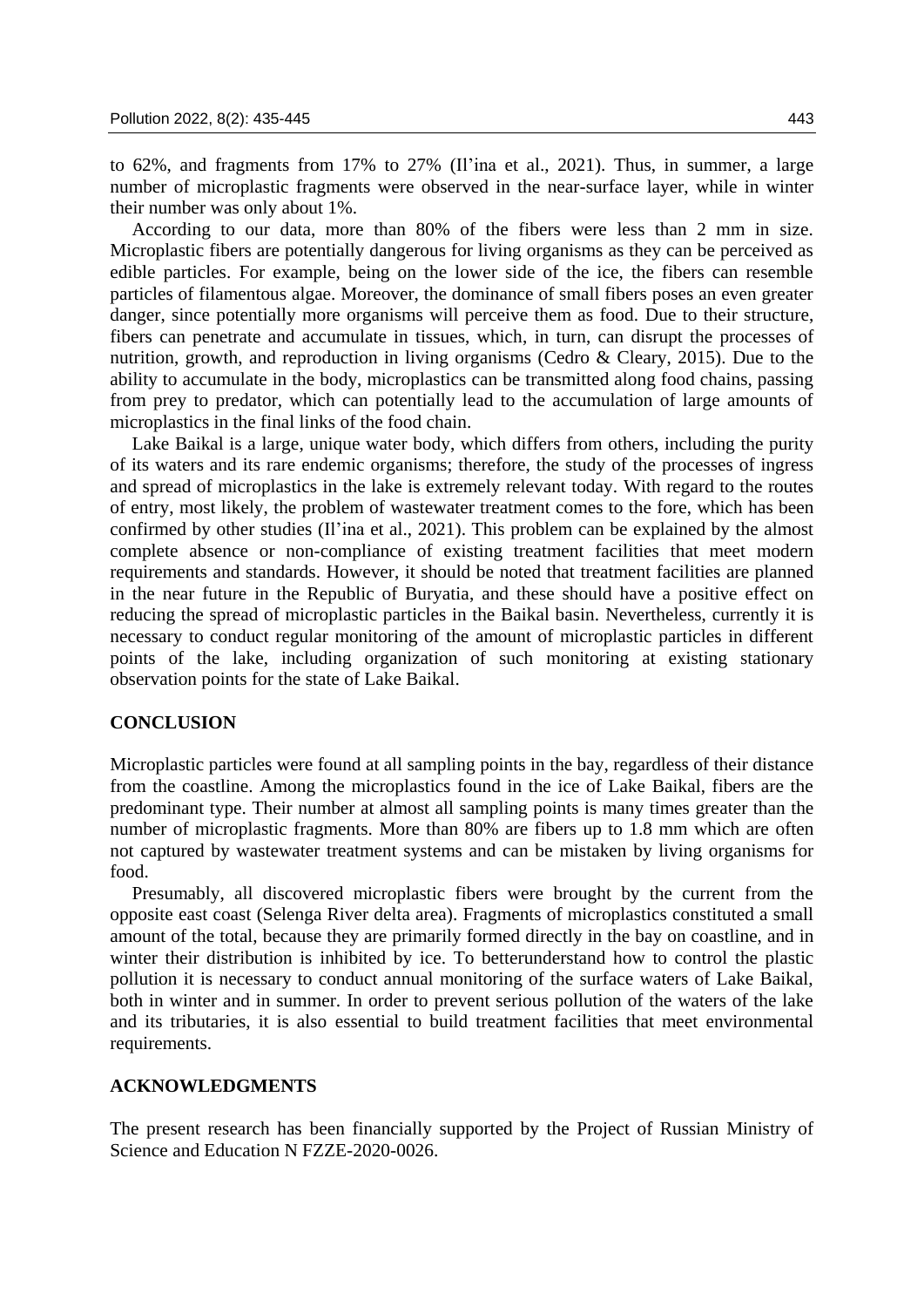### **CONFLICT OF INTEREST**

The authors declare that there is not any conflict of interests regarding the publication of this manuscript. In addition, the ethical issues, including plagiarism, informed consent, misconduct, data fabrication and/ or falsification, double publication and/or submission, and redundancy have been completely observed by the authors.

## **LIFE SCIENCE REPORTING**

No life science threat was practiced in this research.

#### **REFERENCES**

Akdogan, Z. and Guven, B. (2019, August 5). Microplastics in the environment: A critical review of current understanding and identification of future research needs. Environ. Pollut., 254, Article 113011. Retrieved January 11, 2019, from

https://www.sciencedirect.com/science/article/abs/pii/S0269749119302039

- Allen, S., Allen, D., Phoenix, V. R., Le Roux, G., Jiménez, P. D., Simonneau, A., Binet, S. and Galop, D. (2019). Atmospheric transport and deposition of microplastics in a remote mountain catchment. Nat. Geosci., 12 (5), 339-344.
- Avio, C. G., Gorbi, S. and Regoli, F. (2017). Plastics and microplastics in the oceans: From emerging pollutants to emerged threat. Mar. Environ. Res., 128, 2-11.
- Battulga, B., Kawahigashi, M. and Oyuntsetseg, B. (2019). Distribution and composition of plastic debris along the river shore in the Selenga River basin in Mongolia. Environ. Sci. Pollut. Res., 26 (14), 14059-14072.
- Biritskaya, S. A., Dolinskaya, E. M., Teplykh, M. A., Ermolaeva, Ya. K., Pushnica, V. A., Bukhaeva, L. B., Kuznetsova, I. V., Okholina, A. I., Karnaukhov, D. Yu. and Silow, E. A. (2020). Water pollution by microplastics over the littoral zone in the southern basin of Lake Baikal. Baikal Zoological Journal, 2 (28), 29-32.
- Brahney, J., Hallerud, M., Heim, E., Hahnenberger, M. and Sukumaran, S. (2020). Plastic rain in protected areas of the United States. Science, 368 (6496), 1257-1260.
- Carpenter, E. J. and Smith, K. L. (1972). Plastics on the Sargasso Sea surface. Science, 175 (4027), 1240-1241.
- Carpenter, E. J., Anderson, S. J., Harvey, G. R., Miklas, H. P. and Peck, B. B. (1972). Polystyrene spherules in coastal waters. Science, 178 (4062), 749-750.
- Cedro, A. and Cleary, J. (2015, September). Microplastics in Irish freshwaters: a preliminary study. (Paper presented at the 14th International Conference on Environmental Science and Technology, Rhodes, Greece)
- Chubarenko, I., Esiukova, E., Bagaev, A., Isachenko, I., Demchenko, N., Zobkov, M., Efimova, I., Bagaeva, M. and Khatmullina, L. (2018). "Chapter 6. Behaviour of Microplastics in Sea Coastal Zone," in *Microplastic Contamination in Aquatic Environments, 1st Edn.*, ed E. Zeng (Amsterdam: Elsevier), 175–223.
- Courtene-Jones, W., Quinn, B., Gary, S. F., Mogg, A. O.M. and Narayanaswamy, B. E. (2017). Microplastic pollution identified in deep-sea water and ingested by benthic invertebrates in the Rockall Trough, North Atlantic Ocean. Environ. Pollut., 231 (1), 271-280.
- Free, C.M., Jensen, O.P., Mason, S.A., Eriksen, M., Williamson, N.J. and Boldgiv, B. (2014). High-levels of microplastic pollution in a large, remote, mountain lake. Mar. Pollut. Bull., 85, 156-163.
- Friesen, L. W., Granberg, M. E., Pavlova, O., Magnusson, K., Hassellöv, M. and Gabrielsen, G. W. (2020, January 19). Summer sea ice melt and wastewater are important local sources of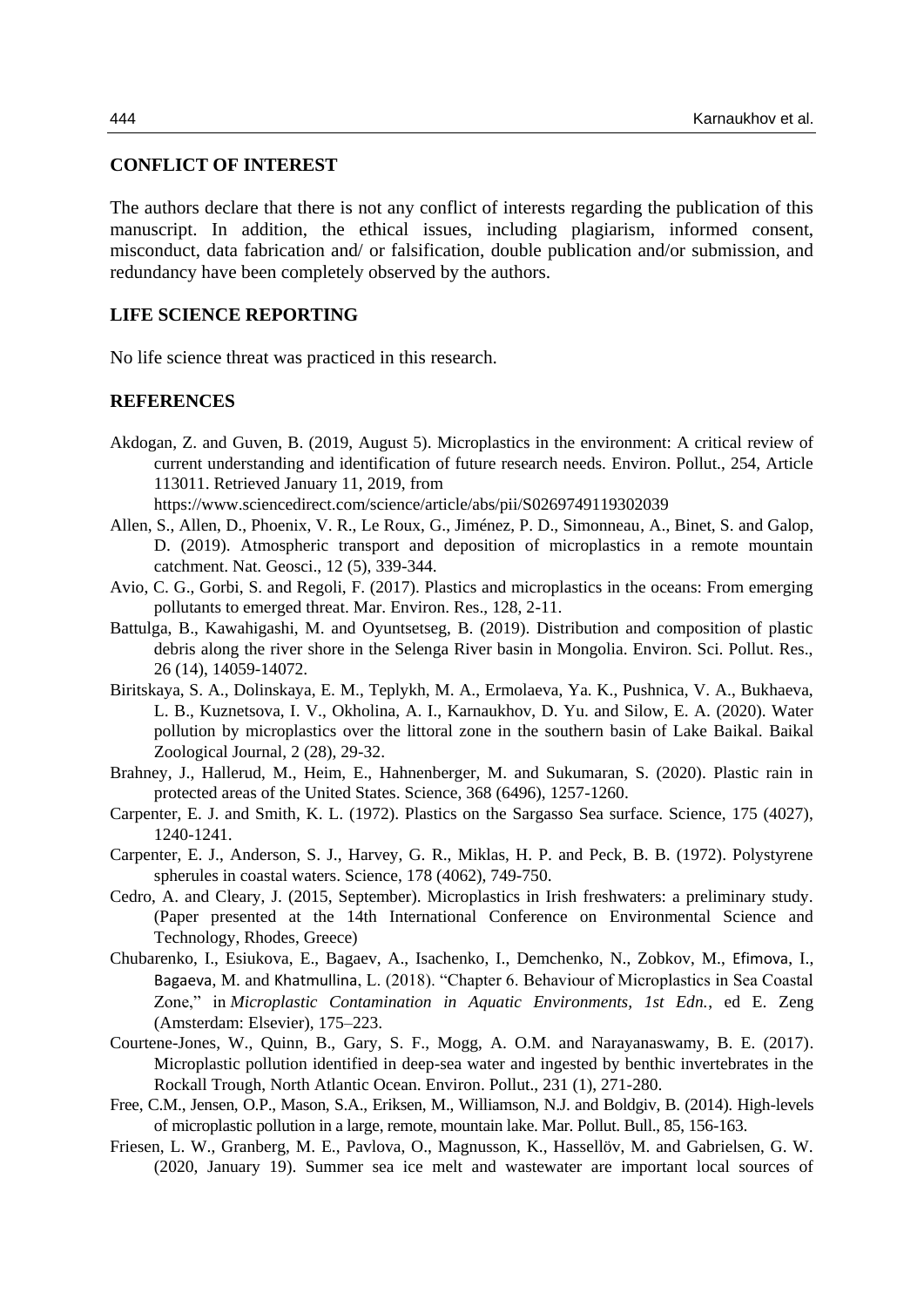microlitter to Svalbard waters. Environ. Int., 139, Article 105511. Retrieved July 31, 2019, from https://www.sciencedirect.com/science/article/pii/S0160412019327369

- Geilfus, N.-X., Munson, K. M., Sousa, J., Germanov, Y., Bhugaloo, S., Babb, D. and Wang F. (2019). Distribution and impacts of microplastic incorporation within sea ice. Mar. Pollut. Bull., 145, 463-473.
- Il'ina, O. V., Kolobov, M. Y. and Il'inskii V. V. (2021). Plastic pollution of the coastal surface water in the middle and Southern Baikal. Water Resources, 48 (1), 56-64.
- Ilyicheva, E. A., Korytny, L. M. and Pavlov, M.V. (2014). River delta channel network Selenga at the present stage. (E. A. Ilyicheva, L. M. Korytny, & M. V. Pavlov, (pp. 190-194) Tomsk State University Bulletin)
- Itoh, M., Takemon, Y., Makabe, A., Yoshimizu, C., Kohzu, A., Ohte, N., Tumurskh, D., Tayasu, I., Yoshida, N. and Nagata, T. (2011). Evaluation of wastewater nitrogen transformation in a natural wetland (Ulaanbaatar, Mongolia) using dual-isotope analysis of nitrate. Sci. Total. Environ., 409, 1530-1538.
- Kane, I. A. and Clare, M. A. (2019, April 30). Dispersion, Accumulation, and the Ultimate Fate of Microplastics in Deep-Marine Environments: A Review and Future Directions. Front. Earth Sci., 7, Article 80. Retrieved March 2, 2019, from

https://www.frontiersin.org/articles/10.3389/feart.2019.00080/full

- Karnaukhov, D. Yu., Biritskaya, S. A., Dolinskaya, E. M., Teplykh, M. A., Silenko, N. N., Ermolaeva, Ya. K. and Silow, E. A. (2020). Pollution by macro- and microplastic of large lacustrine ecosystems in Eastern Asia. Poll. Res., 36 (2), 440-442.
- Kelly, A., Lannuzel, D., Rodemann, T., Meiners, K. M. and Auman, H. J. (2020, March 30) Microplastic contamination in east Antarctic sea ice. Mar. Pollut. Bull., 154, Article 111130. Retrieved January 25, 2020, from

https://www.sciencedirect.com/science/article/abs/pii/S0025326X20302484

- Klein, S., Worch, E. and Knepper, T. P. (2015). Occurrence and spatial distribution of microplastics in river shore sediments of the Rhine-Main Area in Germany. Environ. Sci. Technol., 49 (10), 6070-6076.
- Ma, H., Pu, S., Liu, S., Bai, Y., Mandal, S. and Xing, B. (2020, January 27). Microplastics in aquatic environments: Toxicity to trigger ecological consequences. Environ. Pollut., 261, Article 114089. Retrieved September 18, 2019, from https://pubmed.ncbi.nlm.nih.gov/32062100/
- Masura, J., Baker, J., Foster, G., Arthur, C. and Herring, C. (2015). Laboratory Methods for the Analysis of Microplastics in the Marine Environment. NOAA Technical Memorandum NOS-OR&R-48.
- Mechanikova, I. V., Poberezhnaya, A. E. and Sitnikova, T.Ya. (2009). About freezing of littoral invertebrates into the ice of Lake Baikal. Zoological journal, 88(3), 259-262.
- Obbard, R.W. (2018). Microplastics in Polar Regions: The role of long range transport. Environ. Sci. Health, 1, 24-29.
- Obbard, R. W., Sadri, S., Wong, Y. Q., Khitun, A. A., Baker, I. and Thompson, R. C. (2014). Global warming releases microplastic legacy frozen in Arctic Sea ice. Earth's Future, 2, 315-320.
- Peeken, I., Primpke, S., Beyer, B., Gütermann, J., Katlein, C., Krumpen, T., Bergmann, M., Hehemann, L. and Gerdts, G. (2018, April 24). Arctic sea ice is an important temporal sink and means of transport for microplastic. Nat. Commun, 9, Article 1505. Retrieved May 12, 2017, from https://www.nature.com/articles/s41467-018-03825-5#citeas
- Sarah, Y. Au., Bruce, T. F., Bridges, W. C. and Klaine, S. J. (2015). Responses of *Hyalella azteca* to acute and chronic microplastic exposures. Environ. Toxicol. Chem., 34, 2564-2572.
- Scherer, C., Brennholt, N., Reifferscheid, G. and Wagner, M. (2017, December 5). Feeding type and development drive the ingestion of microplastics by freshwater invertebrates. Sci. Rep., 7, Article 170006. Retrieved March 20, 2017, from https://www.nature.com/articles/s41598-017- 17191-7